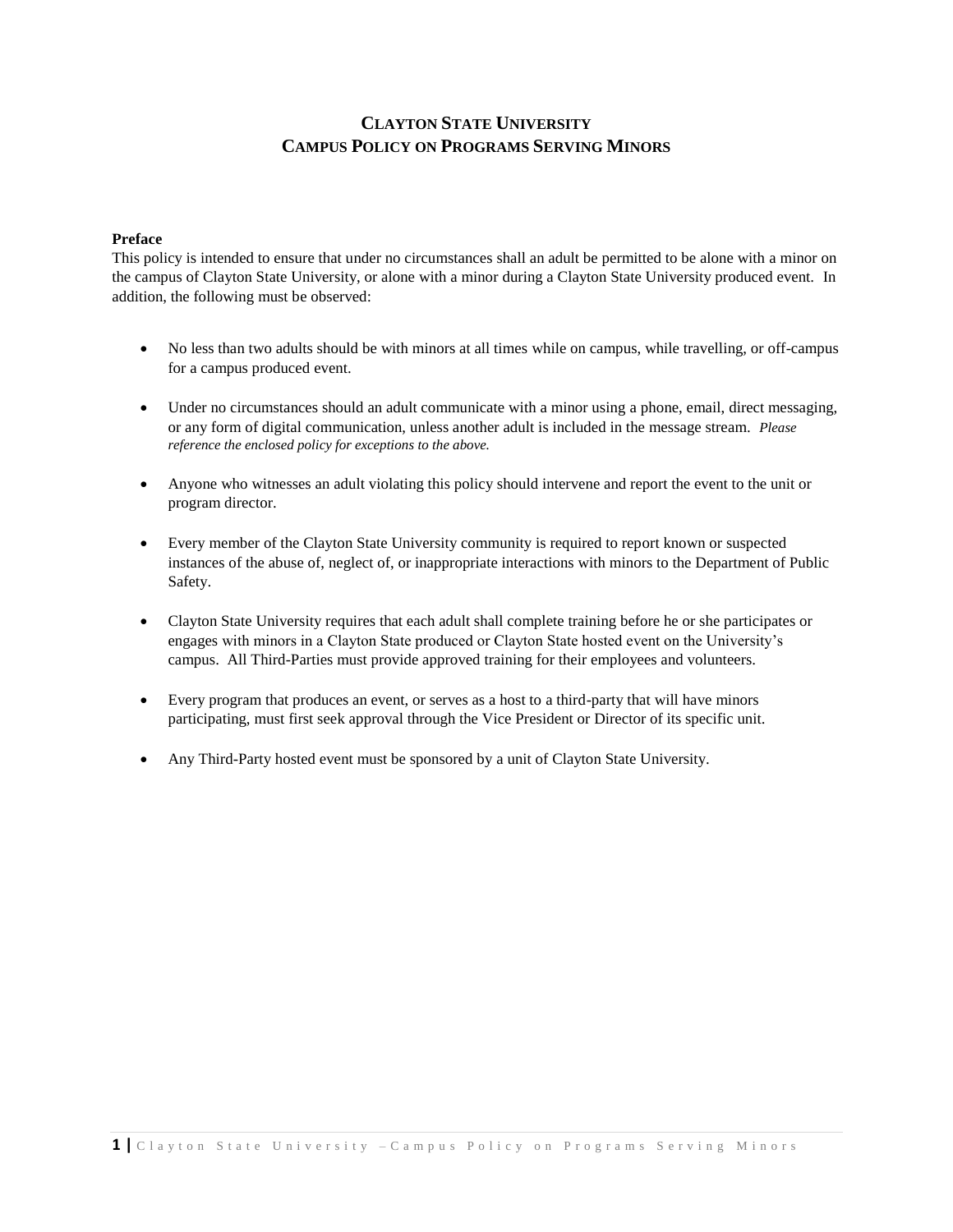**[UPDATED 1.31.20]**

## **Purpose**

Clayton State University is dedicated to the welfare and safety of minors who visit Clayton State's campus, who participate in Clayton State's programs, and who are entrusted to Clayton State's care. To promote the protection of minors, this policy 1) describes the requirements of administrators, faculty, staff, students, volunteers and others who interact with minors on campus and 2) informs all members of the University community of their obligation to report any instances of known or suspected abuse or neglect of minors on campus.

#### **Definitions**

- **1. Minor –** A person under the age of eighteen (18) who is not enrolled as a student at Clayton State University.
	- a. Dual enrollment students are considered Clayton State University students and are not categorized as minors.
	- b. Potential students visiting the University for recruiting events, appointments or tours are not considered to be minors and are not covered under this policy. *Please see Code of Conduct for unaccompanied minors visiting campus.*
	- **c.** Minors visiting the University for ticketed events (e.g. athletics contest, member of the audience, student led event, etc.) are not covered under this policy.

## **2. Programs Serving Minors**

- a. **Clayton State University Produced Events** Programs, events, and activities serving minors offered by academic or administrative units of Clayton State University at any location.
- b. **Third-Party Hosted Events** Programs, events, and activities offered by non-Clayton State University groups who utilize University facilities.

## **Program Registration**

Every program that produces an event, or serves as a host to a third-party that will have minors participating, must first seek approval through the Vice President or Director of its specific unit. The program then must complete the following form "*Minors on Campus Event Registration*" which is housed on the Human Resources website on <https://www.clayton.edu/human-resources/about/>

The form requires the following information:

- Event name
- Event date
- Department responsible
- Clayton State produced event or third-party event designation
- Event description
- Number of expected minors in attendance
- Number of expected volunteers
- Volunteer registration process (Internal/External)

Program registration must be completed a minimum of 45-days prior to the date of the event. The responsible department must have volunteers associated with the program, whose background check must be processed through Human Resources, submit a request no later than 10 business days prior to the start of the event to ensure a complete background check has occurred.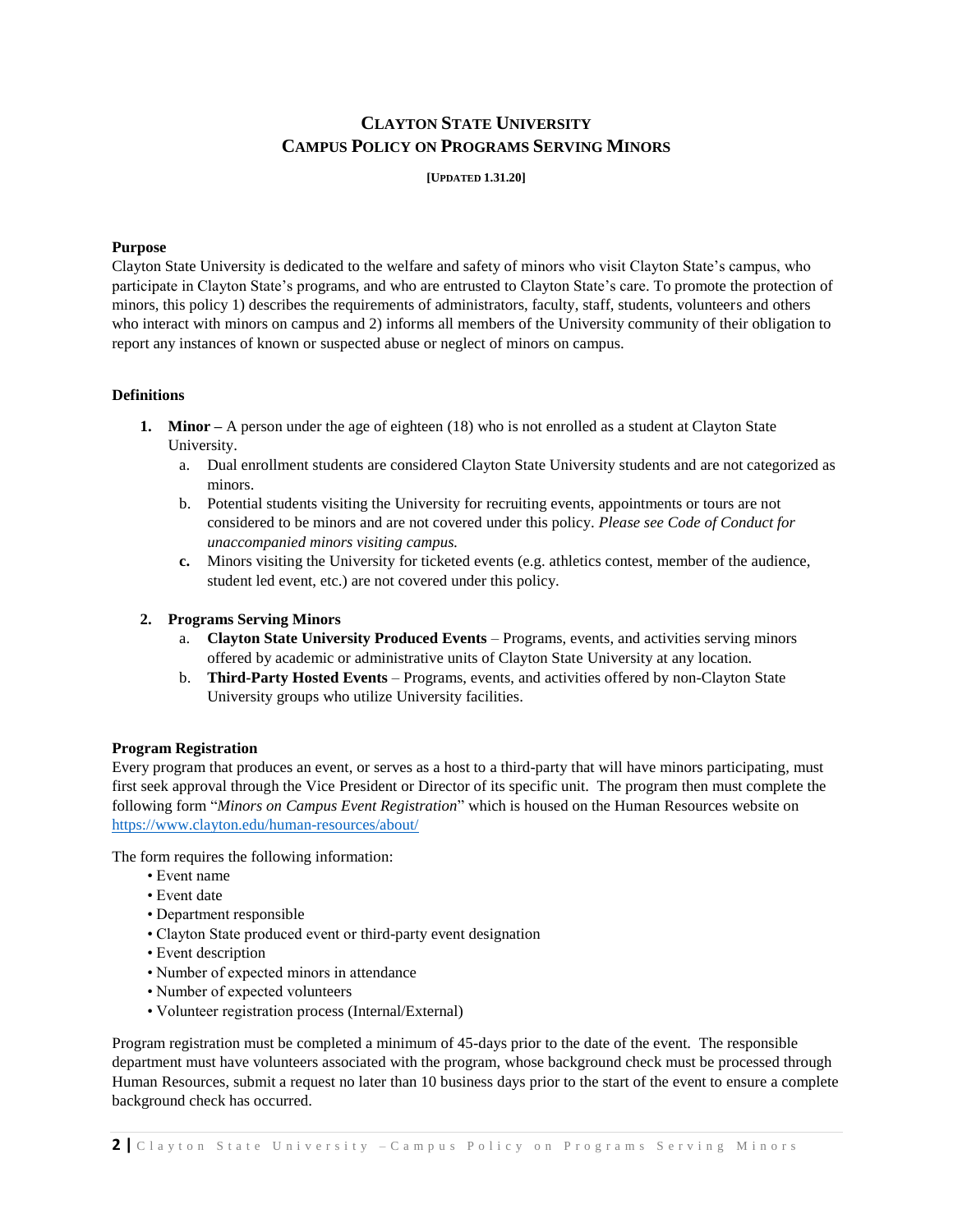#### **Program Requirements**

**1. Training –** Clayton State University requires that each adult shall complete training before he or she participates or engages with minors in a Clayton State produced or Clayton State hosted event on the University's campus. Training for Clayton State employees shall be completed annually and will be documented with the adult signing a Statement of Acknowledgement indicating his or her receipt and understanding of the Clayton State University Code of Conduct. Training for volunteers will be completed online and the results must be turned into the program director no later than 48 hours prior to the event.

Clayton State University training shall include:

- Responsibilities and expectations
- Policies, procedures and enforcement thereof
- Appropriate crisis and emergency responses (injuries, illness, staff or volunteer misconduct, minor and/or parent misconduct)
- Safety and security precautions
- Confidentiality involving concerns with minors
- University responsibility and liability
- Mandatory reporting requirements

All third-party events must include a training process. The third-party event contact must acknowledge that every employee and volunteer has been through a training which includes managing events with minors.

**2. Background Screening –** A background check shall be required of each adult prior to his or her interaction or participation with minors in programs covered by this policy. *Background checks for Clayton State produced events are the financial responsibility of the department who hosts the event***.** This includes, but is not limited to, third party or non-Clayton State personnel who work with, instruct, or otherwise engage with minors on Clayton State's campus, as well as Clayton State administrators, faculty, staff, students, and volunteers who work with, instruct, or otherwise engage with minors. At a minimum, background checks will include criminal and sexual offender checks.

Background checks that are defined by and acceptable to the University must be conducted and the results evaluated prior to the adult beginning to work with, instruct, or otherwise engage with minors. Individual programs or units may require more frequent updates. Following the completion of an initial background check, there is an affirmative duty for all faculty and staff to notify Clayton State University of new arrests and the disposition of any outstanding charges within three business days of such occurrences, and to cooperate in providing information necessary to evaluate the circumstances of the arrest and charges. There is also an affirmative duty for faculty and staff to report within three business days any adverse information resulting from subsequent background checks obtained at any practice site and to cooperate in providing information necessary for evaluating the circumstances of the adverse information. Likewise, faculty and staff members have a duty to disclose within three business days any protective orders related to a criminal charge.

It is the responsibility of the program director or director's designee of the program to ensure that each participating adult has submitted the background request information and has subsequently received clearance to participate. The Office of Human Resources will maintain a catalog of individuals who have been cleared to participate. Any decision to deny participation in a program involving minors must be consistent with applicable University policies on the use of background checks.

- **3. Supervision Ratios** –All programs are required to maintain the following adult-to-minor ratios for University produced or third-party events:
	- Grades kindergarten through 5: 1 adult staff member for every 10 minors
	- Grades 6 through 12: 1 adult staff member for every 12 minors
		- o Each group must have a minimum of two adults regardless of the number of minors.
		- o Overnight hosted camps are responsible for their own chaperones who must meet USG minors on campus requirements.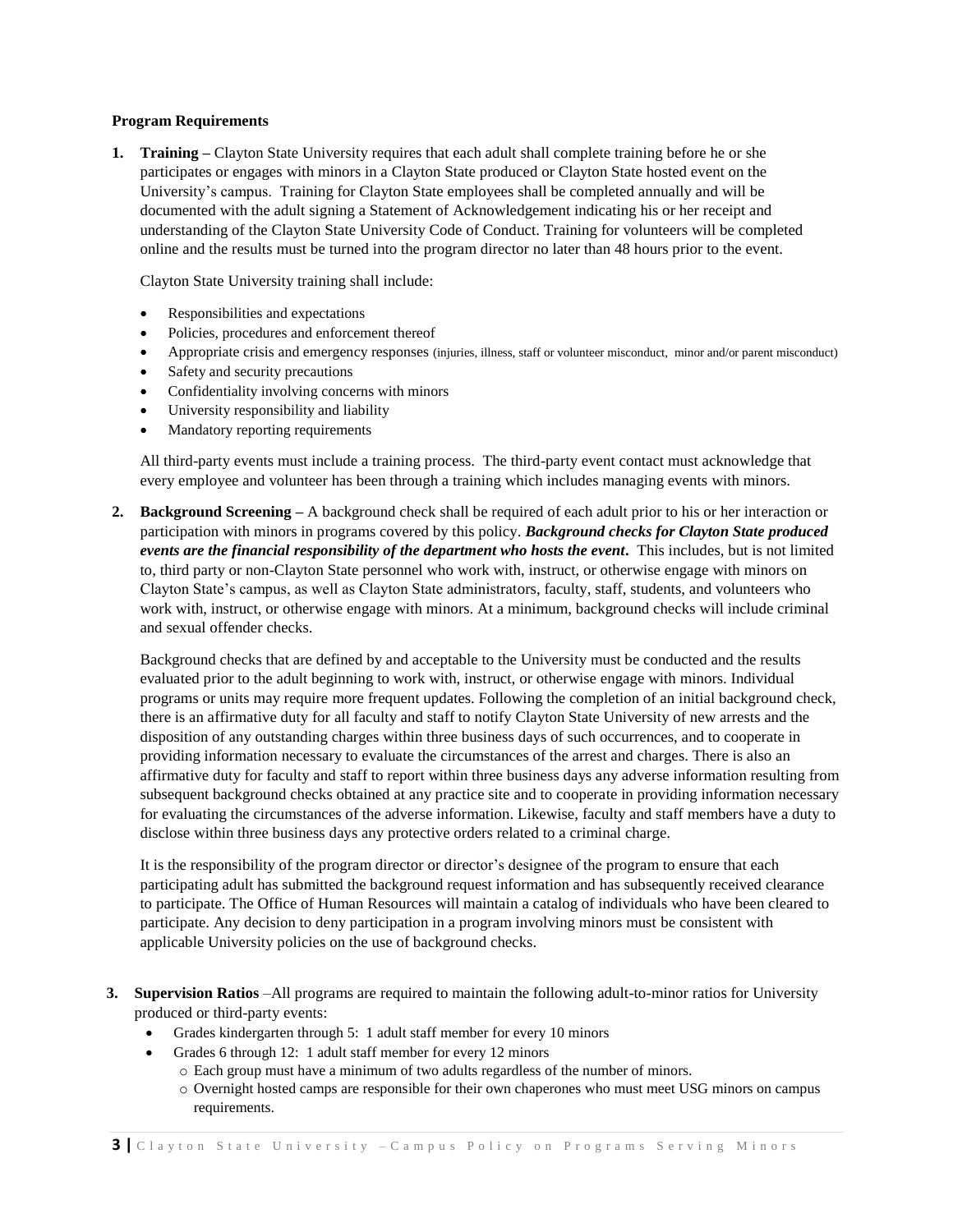#### **4. Mandatory Reporting Requirements**

Every member of the Clayton State University community is required by law to report known or suspected instances of the abuse of, neglect of, or inappropriate interactions with minors. Members making a report in good faith will be protected from criminal and civil liability for making the report. *It is important to understand that every member is required to report any type of suspected abuse, neglect, or inadequate care and not just sexual abuse of a minor.*

- a. **Report** Every member of the Clayton State University community has a further obligation to report known or suspected abuse or neglect of a minor on campus or in a Clayton State program immediately to Public Safety at 678-466-4050.
- b. Any authorized adult, program staff, or other mandatory reporters under Georgia law who has reasonable cause to believe that suspected abuse of a minor has occurred, shall immediately report the suspected abuse to Public Safety and the appropriate supervisor or program administrator. The USG further expects that any other USG employee, whether a mandatory reporter or not, will also appropriately report suspected abuse of a minor. The institution must ensure the Division of Family and Children Services is notified of the suspected abuse immediately and in no case later than 24-hours after the authorized adult or program staff (or other reporter) first had reasonable cause to suspect the abuse.

#### **5. Random Drug Testing**

According to the University System of Georgia's Human Resources Administrative Practice Manual, positions who work with minors under the age of thirteen (13) may be subject to random drug testing. Please refer to the policy here *[http://www.usg.edu/hr/manual/drug\\_testing](http://www.usg.edu/hr/manual/drug_testing)*

#### **6. Transportation**

Under no circumstances shall an authorized Clayton State University employee be permitted to be alone with a minor in a car or other vehicle. Any program providing transportation of participants by authorized Clayton State University employees after drop-off to the campus, must be in all instances reviewed and approved by the Director of Public Safety.

#### **7. Housing**

All overnight camps held on Clayton State University's campus by outside groups must have their own chaperones. In addition, all programs that house participants overnight in residential housing shall enter into a written agreement with Clayton State University for use of the facilities.

#### **8. Licensing Requirements**

As a general rule, camps, clinics, after-school programs, enrichment classes, and activities are regulated by the State of Georgia Department of Early Care and Learning. These activities require either a license or an issued exemption from licensure. Camps, programs and activities that are owned and operated by any department or agency of a state, county or municipal government are exempt. An exemption remains in effect until there is a change in the program. Institutions should ensure that all third-party hosted programs are properly licensed or that an exemption from licensure is obtained. A copy of the license or the exemption document from the Department of Early Care and Learning must be displayed as required by state law.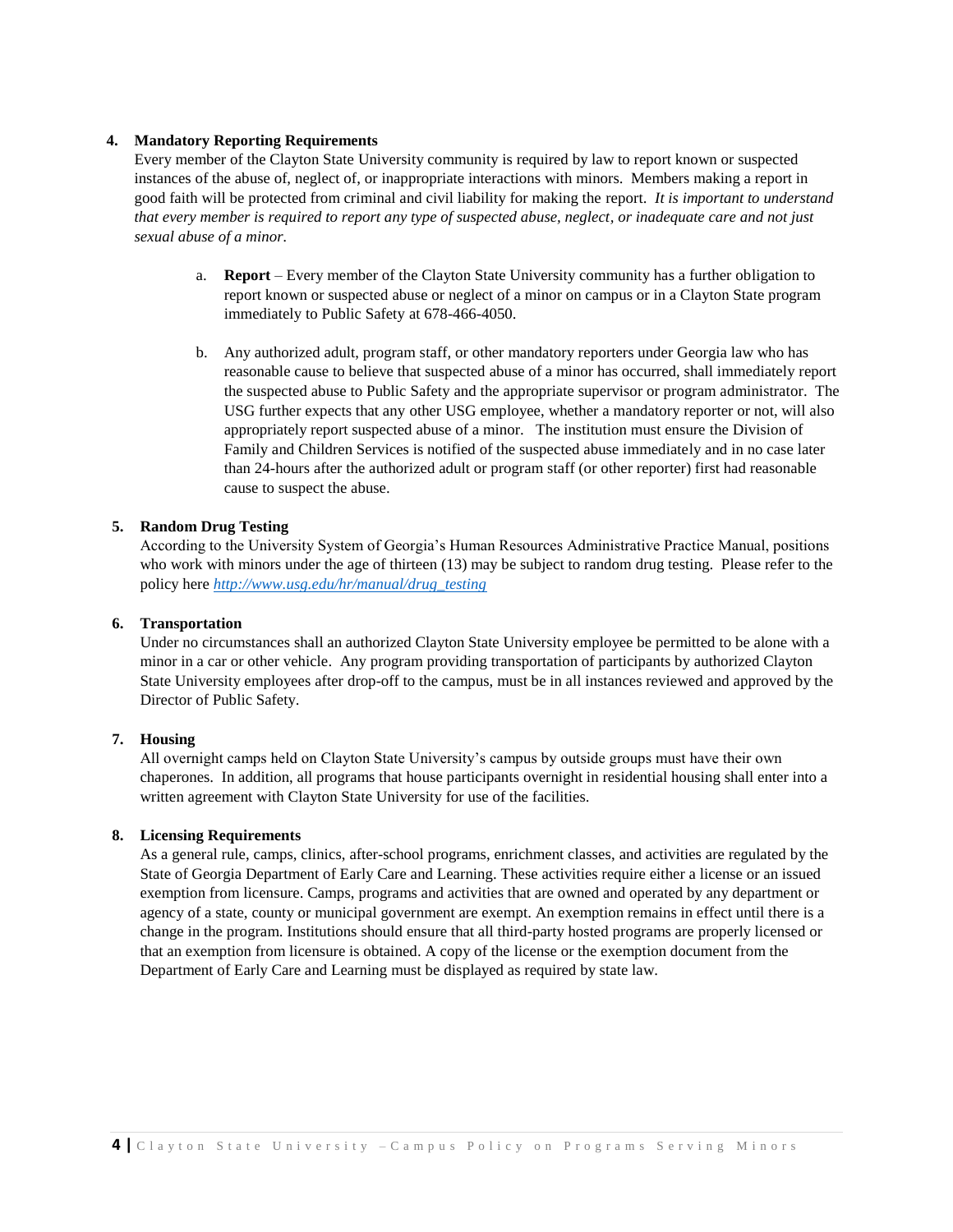## **Appendix A**

#### **Code of Conduct**

Clayton State University is committed to the safety and protection of minors on campus during a Clayton State University sanctioned program and/or event. This Code of Conduct, along with the Clayton State University Campus Policy on Programs Serving Minors, applies to all faculty, staff, employees, volunteers, and students who represent the University and who interact with minors in both a direct and/or unsupervised capacity.

The public and private conduct of faculty, staff, employees, students, and volunteers acting on behalf of Clayton State University can inspire and motivate those with whom they interact, or can cause great harm if inappropriate. We must, at all times, be aware of the responsibilities that accompany our work.

We must be aware of our own and other persons' vulnerability, especially when working alone with minors, and be particularly aware that we are responsible for maintaining physical, emotional, and sexual boundaries in such interactions. We must avoid any covert or overt sexual behaviors with those for whom we have responsibility. This includes seductive speech or gestures as well as physical contact that exploits, abuses, or harasses. We are to provide safe environments minors at all Clayton State campuses, schools, and institutions.

We must show prudent discretion before physical contact with another person, especially a minor, and be aware of how physical contact will be perceived or received, and whether it would be an appropriate expression of greeting, care, concern, or celebration. Clayton State University personnel and volunteers are prohibited at all times from physically disciplining a minor.

Physical contact with minors can be misconstrued both by the recipient and by those who observe it, and should occur only when completely nonsexual and otherwise appropriate, and never in private. Best practices dictate that one-on-one meetings with a minor should be held in a public area in a room where the interaction can be (or is being) observed; or in a room with the door left open and another staff member or supervisor is notified about the meeting.

We must intervene when there is evidence of, or there is reasonable cause to suspect, that minors are being abused in any way. Suspected abuse or neglect must be reported to the appropriate school and civil authorities as described in the Clayton State University Campus Policy on Programs Serving Minors.

Faculty, staff, employees, and volunteers must refrain from the illegal possession and/or illegal use of drugs and/or alcohol at all times, and from the use of tobacco products, alcohol and/or drugs when working with minors. Adults should never buy alcohol, drugs, cigarettes, videos, or reading material that is inappropriate and give it to a minor. Staff members and volunteers should not accept or give gifts to a minor without the knowledge of their parents or guardians.

Communication with minors by Clayton State University personnel and volunteers is only allowed for Clayton State University business. For the protection of all concerned, the key safety concept that will be applied to these interactions is transparency. The following steps will reduce the risk of private or otherwise inappropriate communication between Clayton State personnel, volunteers, and minors:

- Communication between Clayton State University personnel (including volunteers) and minors that is outside the role of the professional or volunteer relationship (teacher, coach, host, etc.) is prohibited.
- Where possible, email exchanges between a minor and a person acting on behalf of the university are to be made using a clayton.edu email address.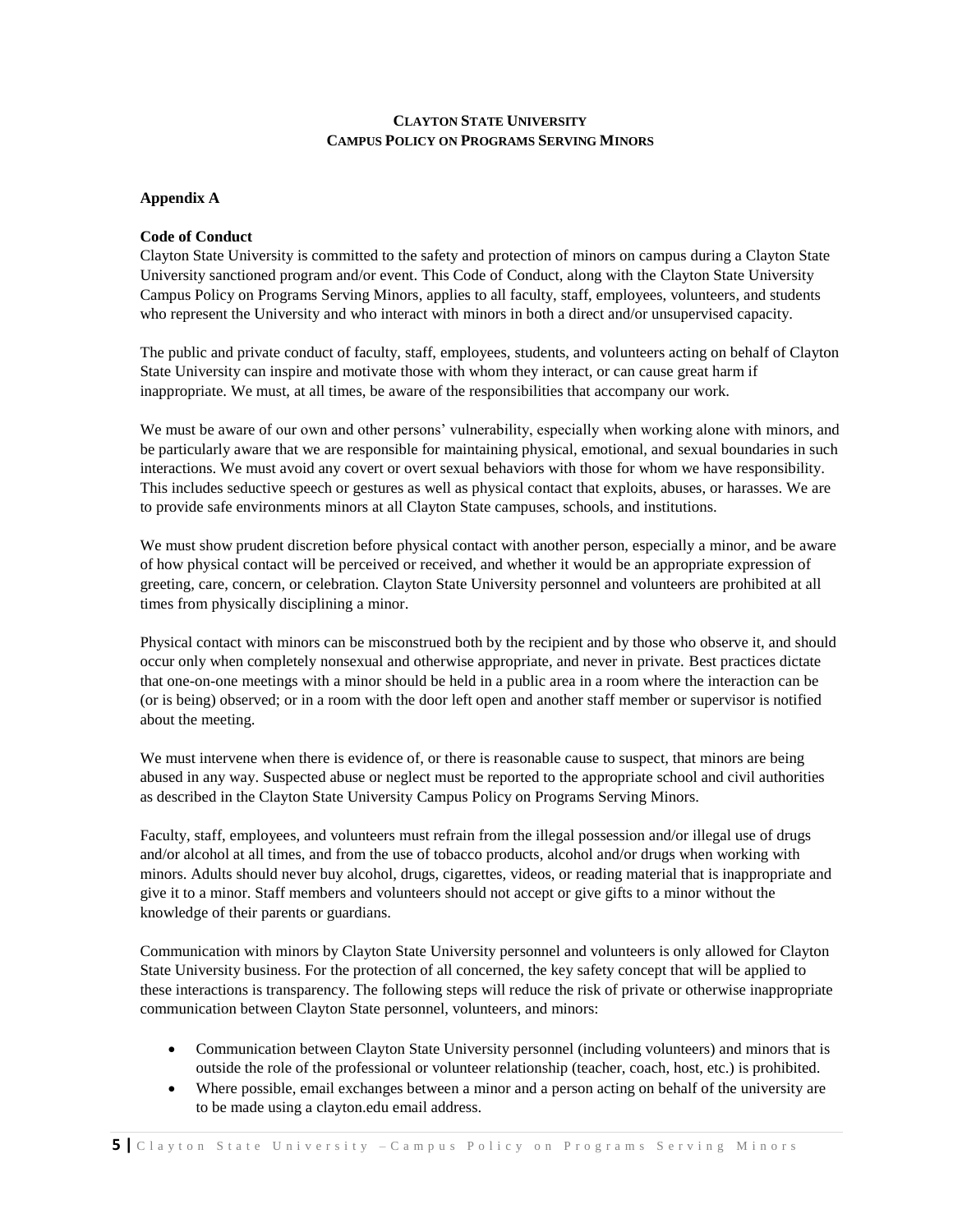- Electronic communication that takes place over a Clayton State University network or platform may be subject to periodic monitoring.
- Faculty, staff, and volunteers who use text messaging or any form of online communications including social media (Facebook, Twitter, etc.) to communicate with minors may only do so for activities involving Clayton State business.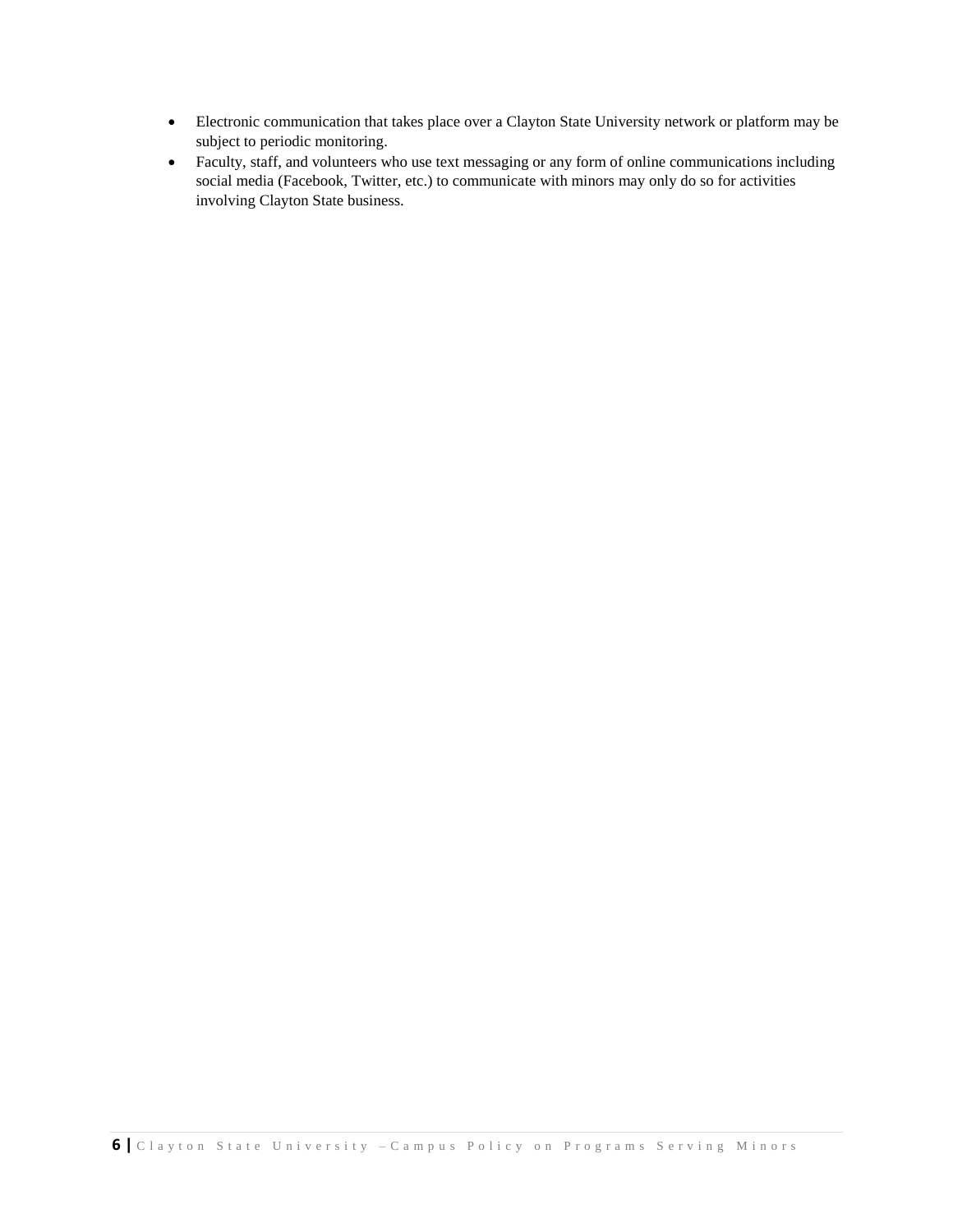## **Appendix B**

#### **Statement of Acknowledgement**

I promise to strictly follow the rules and guidelines in this Code of Conduct as a condition of my providing services to minors participating in programs held at Clayton State University.

## **I will:**

- Treat everyone with respect, loyalty, patience, integrity, courtesy, dignity, and consideration.
- Use positive reinforcement rather than criticism, competition, or comparison when working with minors on campus.
- Maintain appropriate physical boundaries at all times and limit physical contact with minors. When physical contact is necessary, it must only be in ways that are appropriate, public, and non-sexual.
- Comply with the mandatory reporting regulations of the University System of Georgia and with the Clayton State University Campus Policy on Programs Serving Minors to report suspected abuse of a minor. I understand that failure to report suspected abuse of a minor to civil authorities is against the law.
- Cooperate fully in any internal and/or external investigation into the abuse of a minor.

## **I will not:**

- Touch or speak to a minor in a sexual or other inappropriate manner.
- Inflict any physical or emotional abuse such as striking, spanking, shaking, slapping, humiliating, ridiculing, threatening, or degrading a minor.
- Smoke or use tobacco products, or possess, or be under the influence of alcohol or illegal drugs at any time while working with a minor.
- Give a minor, who is not my own, a ride home alone.
- Accept a gift or give a gift to a minor without the consent of their parents or guardians.
- Engage in private communications with a minor via text messaging, email, Facebook, Twitter or similar forms of electronic or social media, except for activities strictly involving Clayton State University business.
- Use profanity in the presence of a minor at any time.

I understand that as a person working with and/or providing services to a minor under the auspices of Clayton State University, I am subject to a criminal history background check. My signature confirms that I have read this Code of Conduct, and that as a person working with minors, I agree to follow these standards. I understand that any action inconsistent with this Code of Conduct or failure to take action mandated by this Code of Conduct may result in disciplinary action, including potential termination of employment.

| - -<br>-Ni<br>.<br>TIATIK<br>________ | ________ | --<br>---- |
|---------------------------------------|----------|------------|
|                                       | . .      |            |